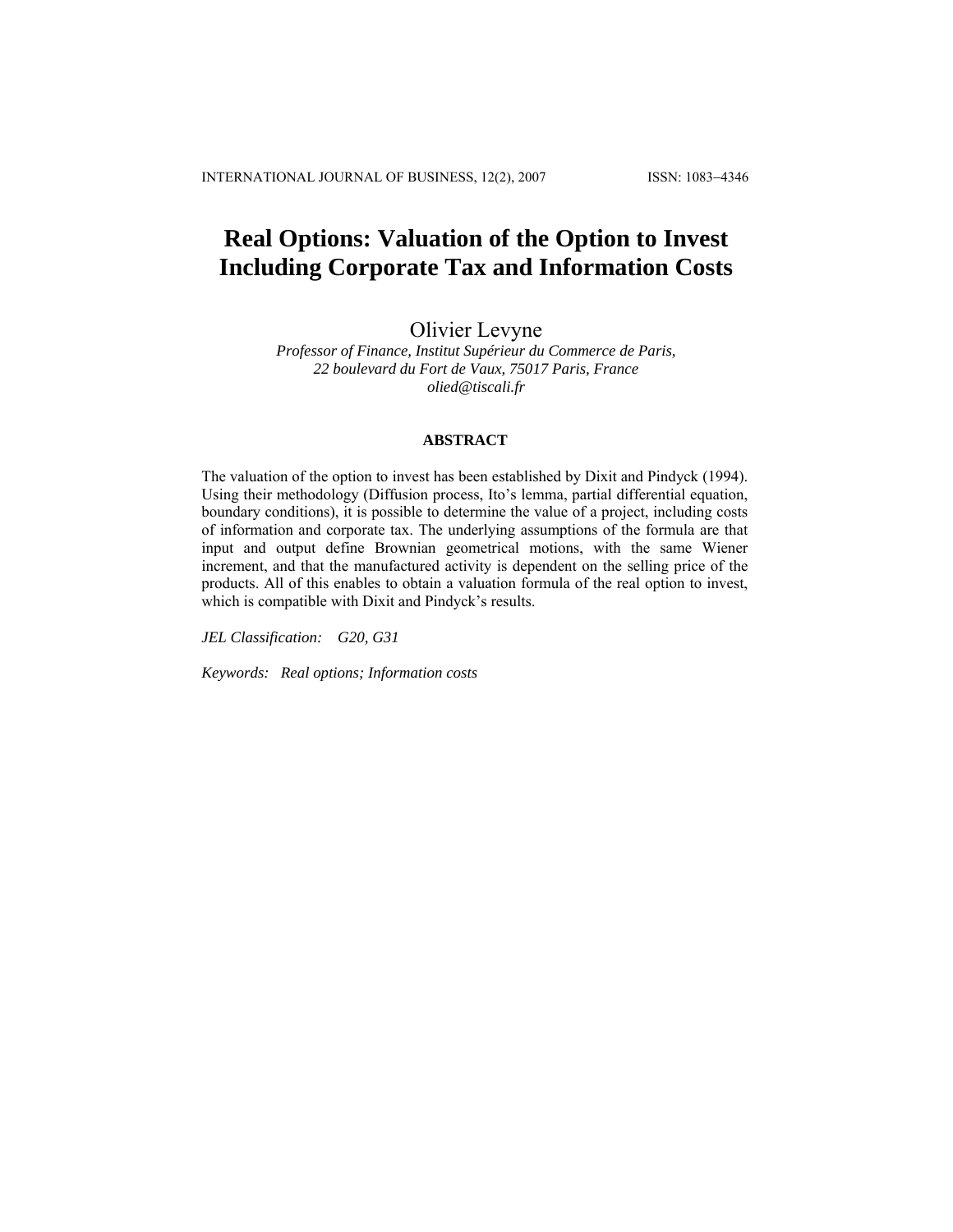# **I. INTRODUCTION**

An important part of the recent financial literature is dedicated to the contribution of the models, based on real options, to assess a project of investment and determine the optimal timing to invest, considering the perspectives of a project's future cash flows. The goal of this paper is to present a model which suggests integrating the costs of information and taxation into capital budgeting based on the use of the real options. This approach joins in a double lineage. Indeed, it consists at first in supposing, in the continuation of Merton (1987) that the investor has to engage costs to analyze the appropriate information for the project. Furthermore, this approach is based on the methodology of Dixit and Pindyck (1994), who consider that the price of a product defines a Brownian geometrical motion. The value of the project, which consists in manufacturing the aforementioned product, then arises from the resolution of an equation in the partial derivatives stemming from the application of the Ito's lemma and from usual boundary conditions (*value matching* and *smooth pasting*). Besides, it integrates the value of the option to invest or to delay the date of the investment, which can be specifically determined.

In this context, this paper is divided into three parts. The first part presents the formalization of the value of a project of investment in the presence of costs of information and corporate tax. The second part is centered, in this context of imperfect information and taxation, on the determination of the value of the option to invest at the most convenient date. The decision to realize the project of investment obliges the company to exercise this option. Then it bears a sunk cost, which corresponds to the value of the option that is de facto definitively given up. The third part proposes a series of numerical simulations, which underlines the characteristics of this approach of capital budgeting.

# **II. VALUE OF A PROJECT INCLUDING CORPORATE TAX AND INFORMATION COSTS**

The model, which is presented hereafter, is based on the principle according to which the output price  $P_t$  of a product, as well as the input price  $C_t$ , defines a Brownian geometrical motion. So:

$$
dP_t = \alpha_p P_t dt + \sigma P_t dB_t
$$
 (1)

and

$$
dC_t = \alpha_c C_t dt + \sigma C_t dB_t
$$
 (2)

where  $\alpha_p$  and  $\alpha_c$  represent respectively the trend of the evolution of the selling price of the product and its unit production cost. Besides,  $\sigma$  corresponds to the instantaneous volatility for the production, which is related to the project and  $dB_t$  is the increment of a Wiener process. This allows integrating the uncertainty, which is inherent to the market of the product.

Equation (1) allows deducting that: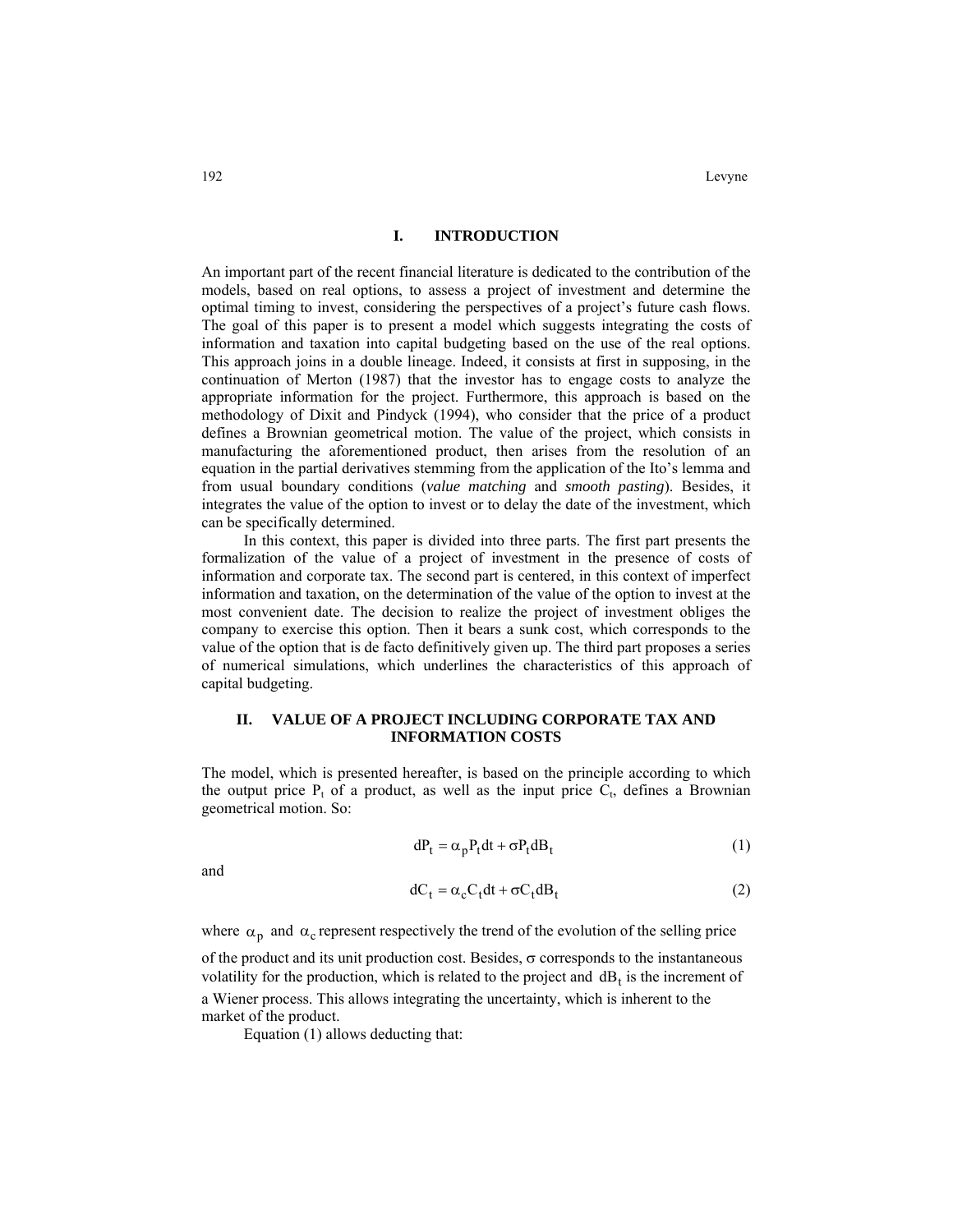d ln P<sub>t</sub> = ln P<sub>t</sub> - ln P<sub>0</sub> = ln 
$$
\frac{P_t}{P_0}
$$
 =  $\left(\alpha_p - \frac{\sigma^2}{2}\right) t + \sigma B_t$  (3)

Hence,

$$
\frac{P_t}{P_0} = e^{(\alpha_p - \frac{\sigma^2}{2})t + \sigma B_t}
$$
\n(4)

And finally,

$$
P_t = P_0 \cdot e^{(\alpha_p - \frac{\sigma^2}{2})t} e^{\sigma B_t}
$$
 (5)

In the same way,

$$
C_t = C_0 \cdot e^{(\alpha_c - \frac{\sigma^2}{2})t} e^{\sigma B_t}
$$
 (6)

We now suppose that  $R_t$  is the after tax cash flow generated by the project at the date t,  $Q_t$  is the quantity produced at the same date t, and  $\tau$  is the corporate tax rate. From then on,  $R_t = (P_t - C_t)Q_t \cdot (1 - \tau)$ .

Assuming that the manufactured quantity depends on the selling price of product, it is henceforth possible to note  $Q_t = P_t^b$ . So,

$$
R_{t} = (P_{t} - C_{t})Q_{t} \cdot (1 - \tau)
$$
  
=  $(1 - \tau)P_{0}^{b}e^{b(\alpha_{p} - \frac{\sigma^{2}}{2})t}e^{b\sigma B_{t}}\left(P_{0}e^{(\alpha_{p} - \frac{\sigma^{2}}{2})t}e^{\sigma B_{t}} - C_{0}e^{(\alpha_{c} - \frac{\sigma^{2}}{2})t}e^{\sigma B_{t}}\right)$  (7)

Hence:

$$
R_{t} = (1 - \tau)P_{0}^{b}e^{b(\alpha_{p} - \frac{\sigma^{2}}{2})t}e^{(b+1)\sigma B_{t}}\left(P_{0}e^{(\alpha_{p} - \frac{\sigma^{2}}{2})t} - C_{0}e^{(\alpha_{c} - \frac{\sigma^{2}}{2})t}\right)
$$
(8)

Or still

$$
R_t = Ke^{(b+1)\sigma B_t} \cdot F(t)
$$
 and  $K = (1-\tau)P_0^b$  (9)

and

$$
F(t) = e^{b(\alpha_p - \frac{\sigma^2}{2})t} \left( P_0 \cdot e^{(\alpha_p - \frac{\sigma^2}{2})t} - C_0 \cdot e^{(\alpha_c - \frac{\sigma^2}{2})t} \right).
$$
 (10)

From then on, by applying Taylor's formula to  $R_t$  which is a function of both variables  $B_t$  and t and by truncating the expression in the order 2, we have

$$
dR_t = \frac{\partial R_t}{\partial t} dt + \frac{\partial R_t}{\partial B_t} dB_t + \frac{1}{2} \frac{\partial^2 R_t}{\partial B_t^2} (dB_t)^2
$$
 (11)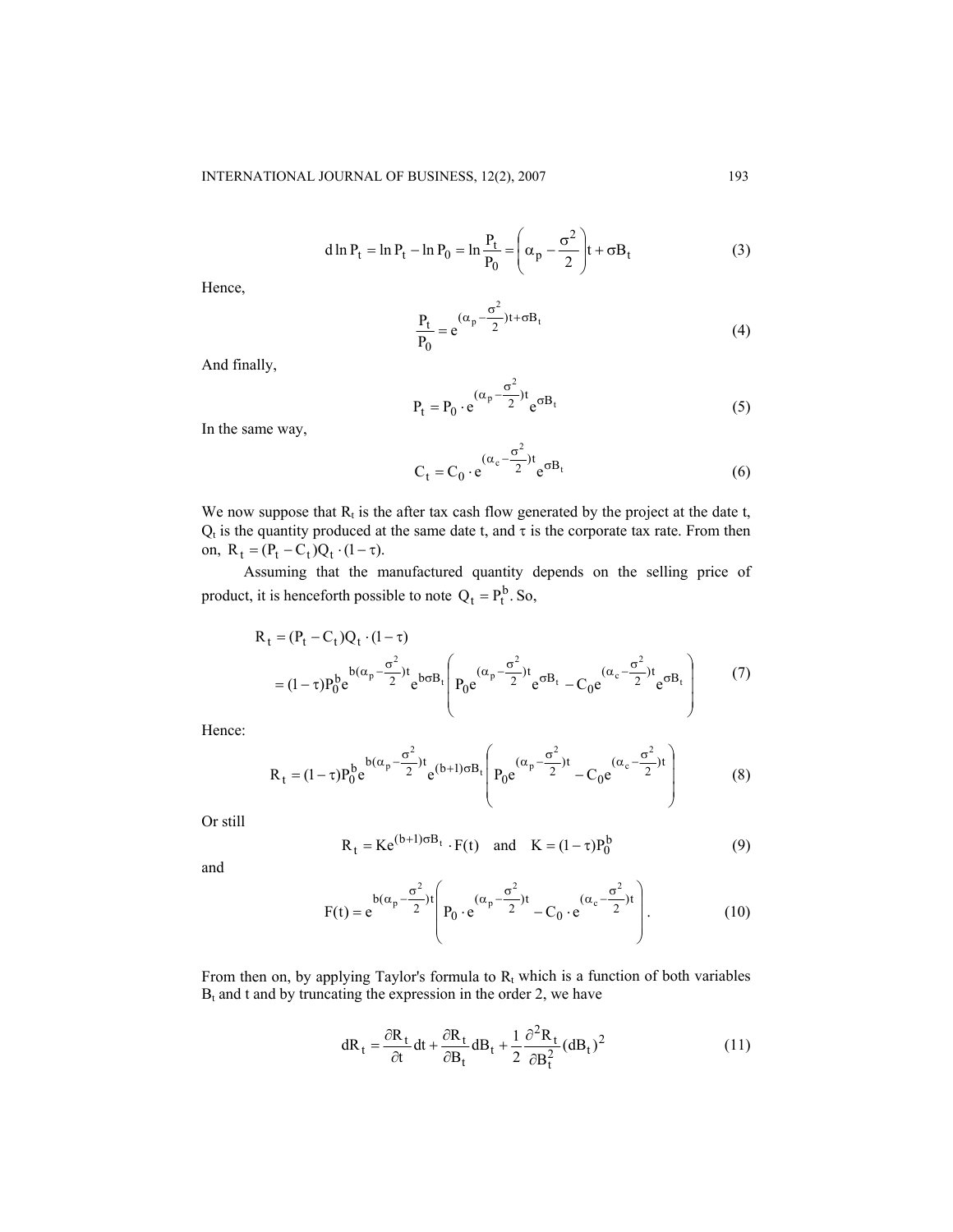As far as  $dB_t$  is supposed to be the increment of a Wiener process  $dB_t = \epsilon \sqrt{dt}$ , where  $\epsilon$ is a normally distributed random variable with a zero mean and a standard deviation of 1. Moreover,  $(dB_t)^2 = \varepsilon^2 dt$  and  $Var(\varepsilon) = E(\varepsilon^2) - [E(\varepsilon)]^2$ , where E is the mean and Var is the variance.

So, as  $[E(\varepsilon)] = 0$ , it can be deducted that  $E(\varepsilon^2) = 1$ . Consequently,  $E(\epsilon^2 dt) = dt$ . Besides,  $Var(\epsilon^2 dt) = (dt)^2 Var(\epsilon^2)$ , which converges towards 0 when dt aims towards 0. Then, it can be gathered that  $\varepsilon^2$ dt is equal to dt when dt is very small. So,

$$
dR_t = \frac{\partial R_t}{\partial t} dt + \frac{\partial R_t}{\partial B_t} dB_t + \frac{1}{2} \frac{\partial^2 R_t}{\partial B_t^2} dt
$$
 (12)

Consequently,

$$
dR_t = Ke^{(b+1)\sigma B_t} \cdot F'(t)dt + K(b+1) \cdot \sigma \cdot e^{(b+1)\sigma B_t} \cdot F(t)dB_t
$$
  
+ 
$$
\frac{1}{2}(b+1)^2 \sigma^2 Ke^{(b+1)\sigma B_t} \cdot F(t)dt
$$
  
= 
$$
R_t(b+1)\sigma \cdot dB_t + R_t \left[ \frac{1}{2}(b+1)^2 \sigma^2 + \frac{F'(t)}{F(t)} \right]dt
$$
  
= 
$$
R_t(b+1)\sigma \cdot dB_t + R_t \cdot f(t) \cdot dt
$$
 (13)

where  $f(t) = \frac{1}{2}(b+1)^2\sigma^2 + \frac{F'(t)}{F(t)}$  and is different from 0.

 To determine the V value of the project, an arbitrage portfolio can be constituted. It consists in buying the project and in selling n units of cash flow, n being determined so that the portfolio is risk free. The holding of the asset corresponding to the project enables to receive the Rdt income on the brief interval of time (t, t+dt). Besides, because of the short position on a unit of cash flow a dividend has to be paid to the holder of the long position. By considering a  $\delta$  dividend yield, the dividend paid on the  $(t, t+dt)$  interval of time by the holder of a short position on n units of cash flow stands is equal to  $n\delta Rdt$ . So, the holder of the arbitrage portfolio receives, on the  $(t,$ t+dt) interval of time, a  $(R - n\delta R)$ dt net dividend, of which Rdt because he has a long position on the project and −nδRdt because of his short position. Moreover, he realizes a capital gain, which is equal to  $dV(R) - ndR_t$ .

The formalization of the amount of the capital gain can be obtained by applying directly the lemma of Ito in V, which is a function of both variables  $R_t$  and t. So,

$$
dV(R, t) = \frac{\partial V}{\partial t} dt + \frac{\partial V}{\partial R} dR + \frac{1}{2} R^2 (b+1)^2 \sigma^2 \frac{\partial^2 V}{\partial R^2} dt
$$
 (14)

with  $dR = R \cdot f(t) \cdot dt + R(b+1)\sigma \cdot dB_t$ .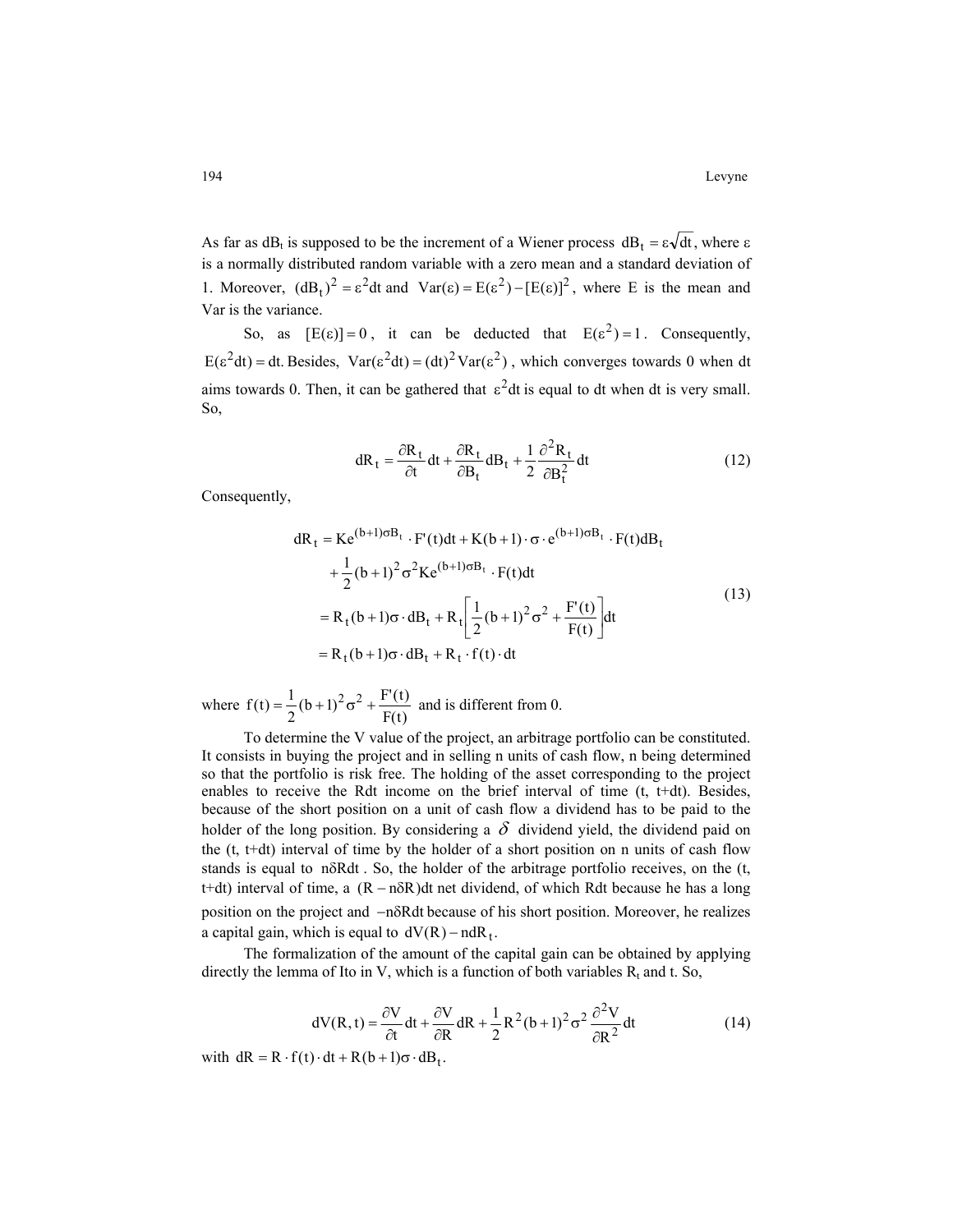By considering that the project can be delayed in perpetuity:  $\frac{\partial V}{\partial t} = 0$ . So, = V'(R)[R(b + 1)σ ⋅ dB<sub>t</sub> + R ⋅ f(t) ⋅ dt]+  $\frac{1}{2}$  R<sup>2</sup>(b + 1)<sup>2</sup> σ<sup>2</sup>V"(R)dt dt  $dV(R, t) = \frac{\partial V}{\partial R_t} dt + \frac{1}{2} R^2 (b+1)^2 \sigma^2 \frac{\partial^2 V}{\partial R^2}$  $^{2}(b+1)^{2}$  $^{2}$  $^{2}$ t 2 ∂  $=\frac{\partial V}{\partial R_1}dt + \frac{1}{2}R^2(b+1)^2\sigma^2\frac{\partial}{\partial R_1}$ (15)

To simplify the writings,  $dV(R, t)$  will be noted  $dV(R)$  below. Consequently,

$$
dV(R) - ndR_t = V'(R)[R(b+1)\sigma \cdot dB_t + R \cdot f(t) \cdot dt] + \frac{1}{2}R^2(b+1)^2\sigma^2 V''(R)dt
$$
  
- n[R \cdot f(t) \cdot dt + R(b+1)\sigma \cdot dB\_t]  
= {Rf(t)[V'(R) - n] +  $\frac{1}{2}R^2(b+1)^2\sigma^2 V''(R)$  }dt + R(b+1)\sigma[V'(R) - n]dB\_t (15)

Besides, by choosing  $n=V'(R)$ , the global payment of the arbitrage portfolio's owner is equal to

$$
(R - n\delta R)dt + dV(R) - ndR_t = \left[R - \delta RV'(R) + \frac{1}{2}R^2(b+1)^2\sigma^2V''(R)dt\right].
$$
 (16)

On principle, return of an arbitrage portfolio is equal to the r risk free rate. However, considering the  $\lambda_V$  costs of information, which have to be paid to study the project, and the  $\lambda_R$  costs of information, which are related to the cash flows analysis, the project return must be equal to  $(r + \lambda_V)$  and the return of the future cash flows must be equal to  $(r + \lambda_R)$ . It will be supposed, afterwards, that  $\lambda_V > \lambda_R$ . These parameters represent sunk costs, which must be engaged before realizing a project of investment. That is why it is advisable to integrate them into any discount calculation.

On the dt brief interval of time, the project return is  $(r + \lambda_V) V(R) dt$  and the return of the n - or V'(R) - sold cash flows return is  $(r + \lambda_R)Rdt$ . Then:

$$
\left[R - \delta RV^{r}(R) + \frac{1}{2}R^{2}(b+1)^{2}\sigma^{2}V^{r}(R)\right]dt = (r + \lambda_{V})V(R)dt - RV^{r}(R)(r + \lambda_{R})dt
$$
 (17)

The grouping of the terms of Equation (17) and the simplification by dt drives to the following differential equation

$$
\underbrace{\frac{1}{2}R^{2}(b+1)^{2}\sigma^{2}V''(R)+(r+\lambda_{R}-\delta)RV'(R)-(r+\lambda_{V})V(R)}_{\text{Homogeneous part}}+\underbrace{R}_{\text{second}}=0\qquad(18)
$$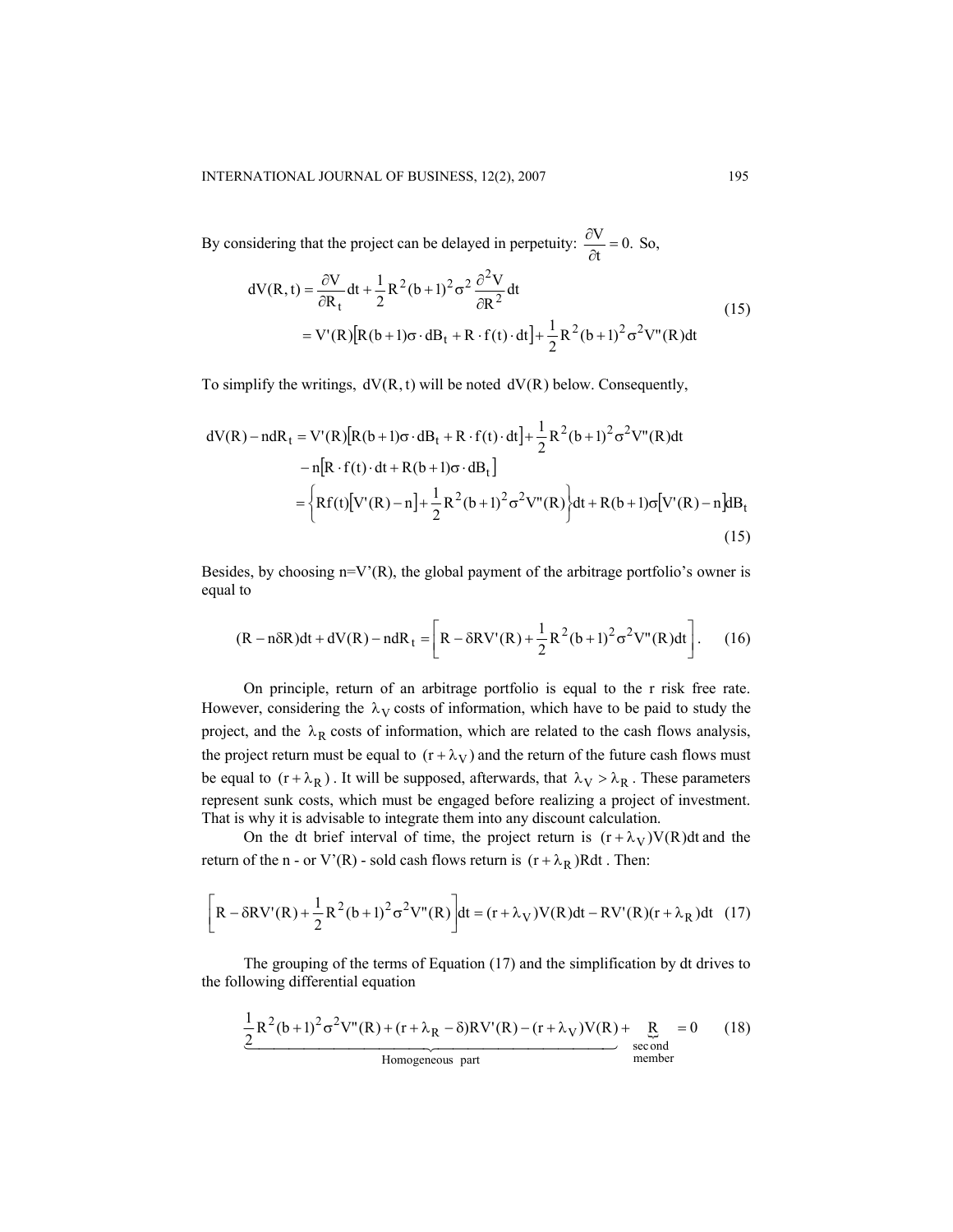By using the principle according to which the function  $R \mapsto AR^{\overline{\beta}}$  satisfies the equation

$$
\frac{1}{2}R^{2}(b+1)^{2}\sigma^{2}V''(R) + (r+\lambda_{R}-\delta)RV'(R) - (r+\lambda_{V})V(R) = 0,
$$
\n(19)

it is possible to write down the associated quadratic equation

$$
\frac{1}{2}R^2(b+1)^2\sigma^2A\overline{\beta}(\overline{\beta}-1)R^{\overline{\beta}-2} + (r+\lambda_R-\delta)RA\overline{\beta}R^{\overline{\beta}-1} - (r+\lambda_V)AR^{\overline{\beta}} = 0. \quad (20)
$$

Or, by simplifying by  $AR^{\overline{\beta}}$ :

$$
\frac{1}{2}(b+1)^2\sigma^2A\overline{\beta}(\overline{\beta}-1) + (r+\lambda_R-\delta)\overline{\beta} - (r+\lambda_V) = 0.
$$
 (21)

The general solution of Equation (21) has the following shape:

$$
V(R) = B_1 R^{\overline{\beta}_1} + B_2 R^{\overline{\beta}_2} + \frac{R}{\delta + \lambda_V - \lambda_R}
$$
 (22)

where  $\overline{\beta}_1$  and  $\overline{\beta}_2$  are the both roots of the quadratic Equation (21). The solving of Equation (21) enables to find that

$$
\overline{\beta}_1 = \frac{1}{2} - \frac{r + \lambda_R - \delta}{(b+1)^2 \sigma^2} - \sqrt{\left[ \frac{r + \lambda_R - \delta}{(b+1)^2 \sigma^2} - \frac{1}{2} \right]^2 + \frac{2(r + \lambda_V)}{(b+1)^2 \sigma^2}} > 1
$$
\n(23)

$$
\overline{\beta}_2 = \frac{1}{2} - \frac{r + \lambda_R - \delta}{(b+1)^2 \sigma^2} - \sqrt{\left[ \frac{r + \lambda_R - \delta}{(b+1)^2 \sigma^2} - \frac{1}{2} \right]^2 + \frac{2(r + \lambda_V)}{(b+1)^2 \sigma^2}} < 0.
$$
 (24)

So, if the project did not benefit from a perpetual option to invest, its value would be equal to

$$
V(R) = \frac{R}{\delta + \lambda_V - \lambda_R}.
$$
 (25)

## **III. DECISION OF INVESTMENT AND VALUE OF THE OPTION TO INVEST INCLUDING CORPORATE TAX AND INFORMATION COSTS**

This second part of is centered on the determination of the value of the option to invest which allows delaying the investment up to the most convenient date. This option must be exercised when the critical values reached by the project and the cash flows are respectively V\* and R\*. In that case, the invested amount is noted I.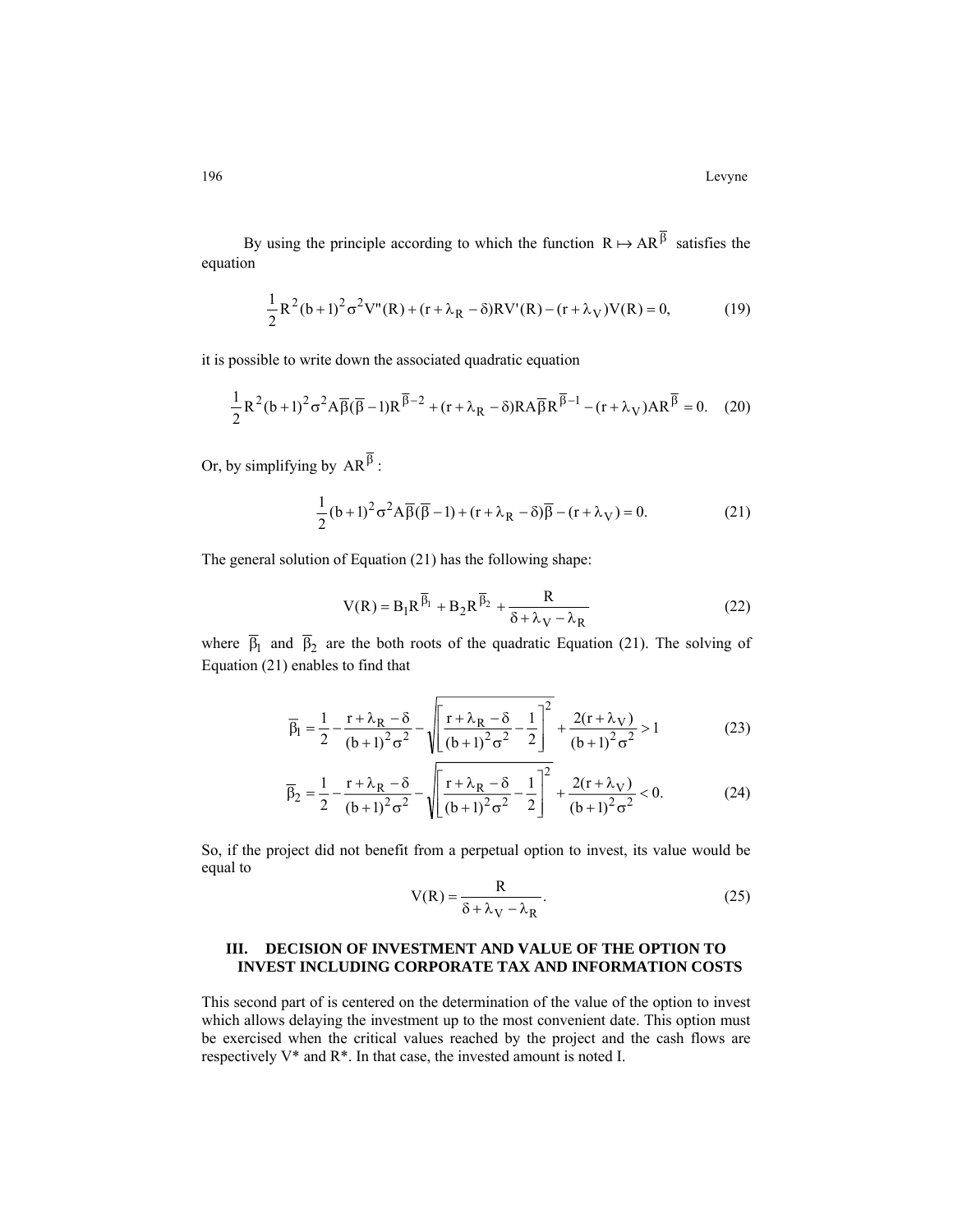The option value can be obtained by constituting again an arbitrage portfolio. This one consists in acquiring an option to invest in the project and in selling n units of cash flows generated by the aforementioned project, n being determined so that the portfolio is risk free. Besides, because of the short position, δRdt has to be paid for each unit of cash flow, which has been sold, where  $\delta$  is the dividend yield. Furthermore, the capital gain on the portfolio is

$$
dF(R) - n dR_t = \left\{ Rf(t)[F'(R) - n] + \frac{1}{2}R^2(b+1)^2 \sigma^2 F''(R) \right\} dt + R(b+1)\sigma[F'(R) - n] dB_t (26)
$$

By choosing  $n = F'(R)$ , the amount which is received by the owner of the arbitrage portfolio of is equal to

$$
-n\delta Rdt + dF(R) - n dR_t = -F'(R)\delta Rdt + dF(R) - n dR_t
$$

$$
= \left[\frac{1}{2}R^2(b+1)^2\sigma^2F''(R) - \delta RF'(R)\right]dt
$$
(27)

On principle, the return of the arbitrage portfolio is the r risk free rate. However, considering the  $\lambda_F$  costs of information, which are related to the option to invest at the convenient date and the  $\lambda_R$  costs of information, which are related to the cash flow analysis, the return of the option must be equal to  $(r + \lambda_F)$  and the return of the cash flows is  $(r + \lambda_R)$ . In this context,

$$
\left[\frac{1}{2}R^{2}(b+1)^{2}\sigma^{2}F''(R) - \delta RF'(R)\right]dt = (r + \lambda_{F})F(R)dt - RF'(R)(r + \lambda_{R})dt.
$$
 (28)

This allows obtaining the second order homogeneous differential equation:

$$
\frac{1}{2}R^{2}(b+1)^{2}\sigma^{2}F''(R) + (r + \lambda_{R} - \delta)RF'(R) - (r + \lambda_{F})F(R) = 0
$$
\n(29)

The general solution to Equation (29) is  $F(R) = A_1 R^{\beta_1} + A_2 R^{\beta_2}$ , where  $A_1$  and  $A_2$  are real unknown constants which have to determined and where  $β_1$  and  $β_2$  are the solutions of the quadratic equation:

$$
\frac{1}{2}(b+1)^{2}\sigma^{2}\beta(\beta-1)+(r+\lambda_{R}-\delta)\beta-(r+\lambda_{F})=0
$$
\n(30)

Its resolution drives to the following solutions: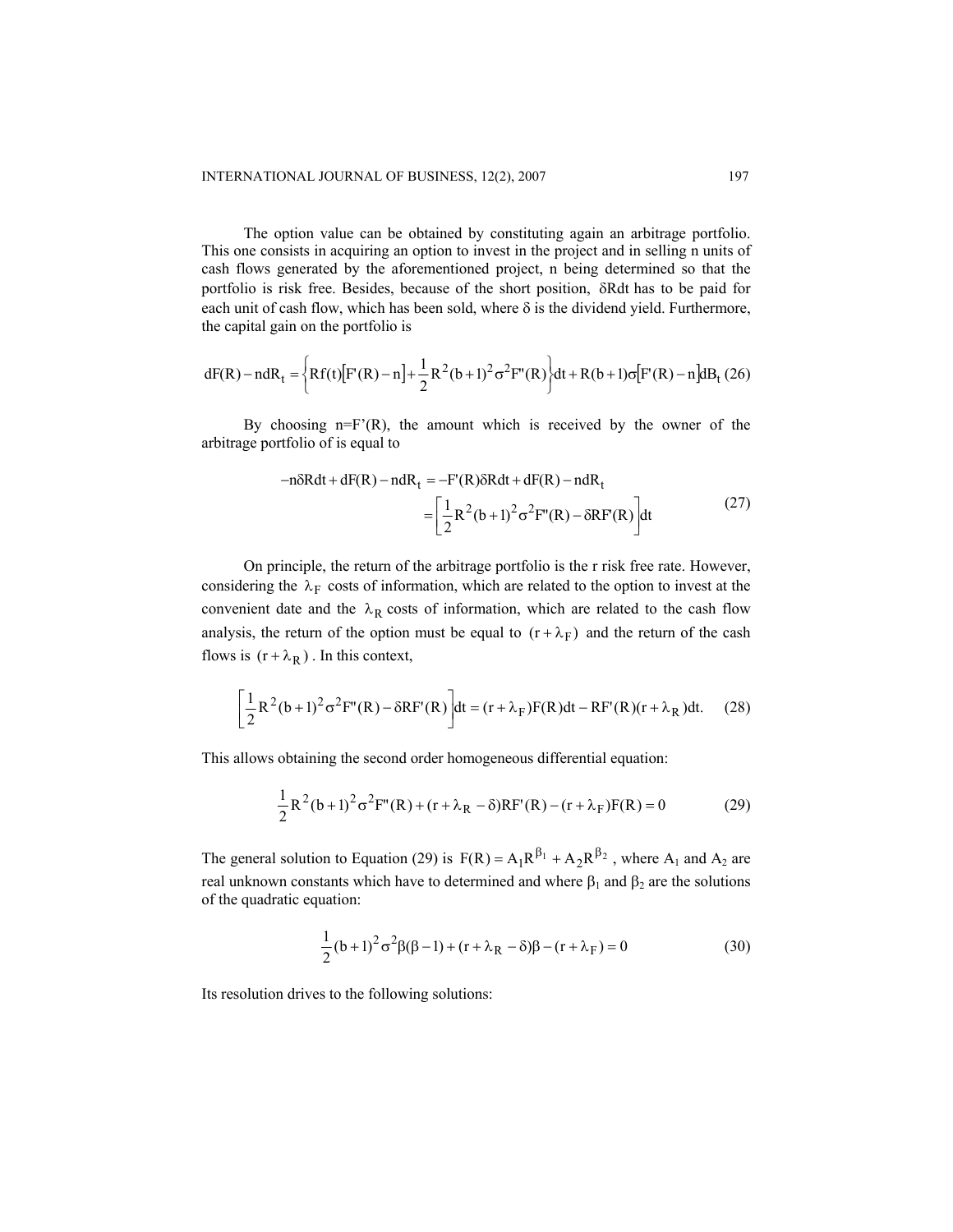$$
\beta_1 = \frac{1}{2} - \frac{r + \lambda_R - \delta}{(b+1)^2 \sigma^2} + \sqrt{\left[ \frac{r + \lambda_R - \delta}{(b+1)^2 \sigma^2} - \frac{1}{2} \right]^2 + \frac{2(r + \lambda_F)}{(b+1)^2 \sigma^2}} > 1
$$
(31)

$$
\overline{\beta}_2 = \frac{1}{2} - \frac{r + \lambda_R - \delta}{(b+1)^2 \sigma^2} - \sqrt{\left[ \frac{r + \lambda_R - \delta}{(b+1)^2 \sigma^2} - \frac{1}{2} \right]^2 + \frac{2(r + \lambda_V)}{(b+1)^2 \sigma^2}} < 0.
$$
 (32)

As far as  $F(0)=0$ ,  $A_2=0$ . Consequently,

$$
F(R) = A_1 R^{\beta_1} \tag{33}
$$

Assuming that the I investment is the strike price of the option, it is possible to determine the R\* critical value of the cash flows by using the usual boundary conditions, issued from the methodology of Dixit and Pindyck (1994). The value matching condition allows writing:

$$
F(R^*) = V(R^*) - I \tag{34}
$$

So, by using Equations (25) and (33), Equation (34) becomes

$$
A_1 R *^{\beta_1} = \frac{R *}{\delta + \lambda_V - \lambda_R} - I
$$
 (35)

The *smooth pasting* condition enables to write:

$$
F'(R^*) = V'(R^*)\tag{36}
$$

So, by deriving both members of Equation (35) with regard to R, Equation (36) becomes:

$$
\beta_1 A_1 R \sqrt[*]{\beta_1 - 1} = \frac{1}{\delta + \lambda_V - \lambda_R} \tag{37}
$$

From then on, by dividing Equation (35) by Equation (37), we obtain:

$$
\frac{R^*}{\beta_1} = \left[\frac{R^*}{\delta + \lambda_V - \lambda_R} - I\right](\delta + \lambda_V - \lambda_R)
$$
  

$$
\frac{R^*}{\beta_1} = R^* - (\delta + \lambda_V - \lambda_R)I
$$
  

$$
R^* = \frac{\beta_1}{\beta_1 - I} (\delta + \lambda_V - \lambda_R)I
$$
 (38)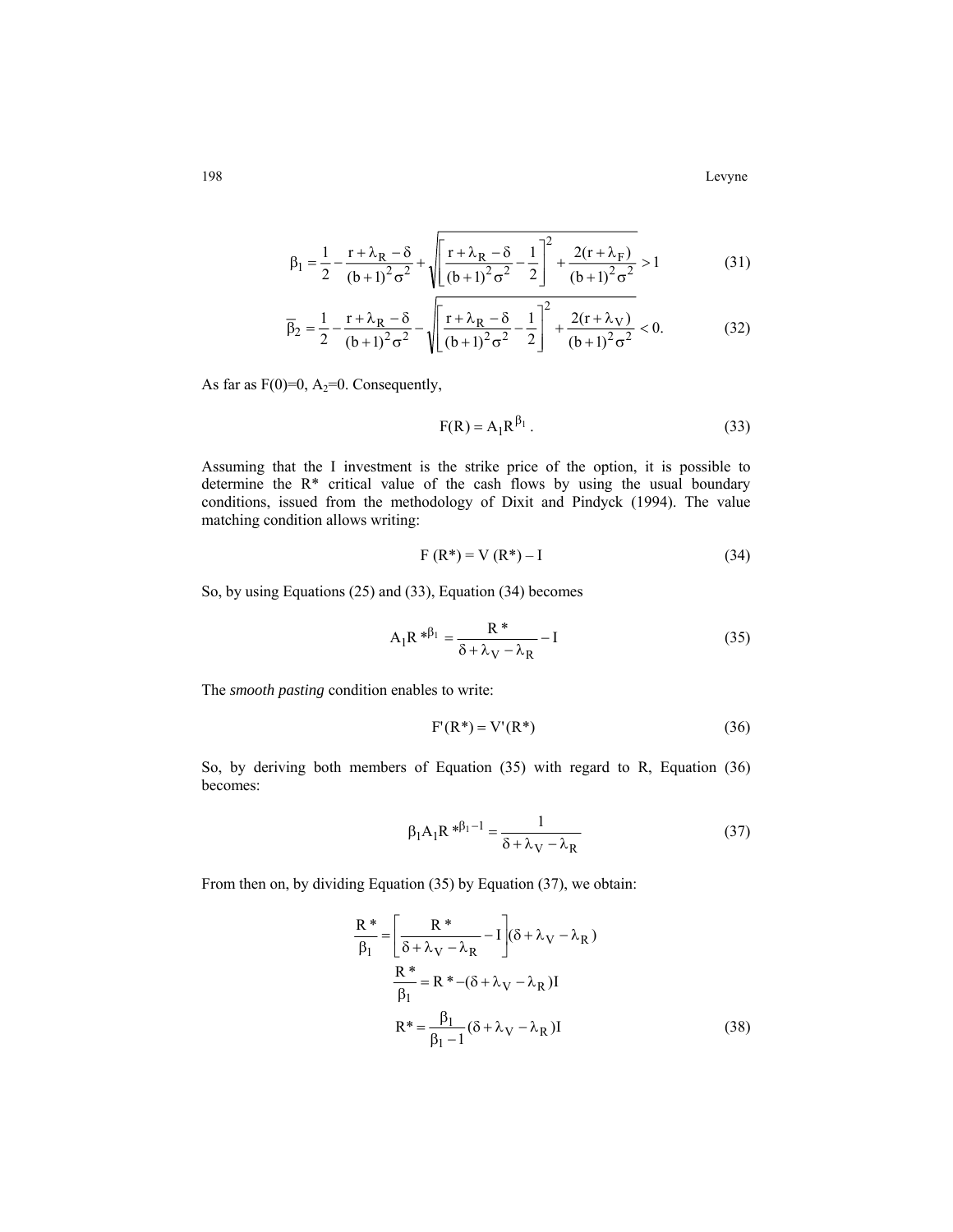By substituting Equation (38) into Equation (37), it is possible to get  $A_1$ . So,

$$
\beta_1 A_1 \left( \frac{\beta_1}{\beta_1 - 1} \right)^{\beta_1 - 1} (\delta + \lambda_V - \lambda_R)^{\beta_1 - 1} I^{\beta_1 - 1} = \frac{1}{\delta + \lambda_V - \lambda_R}
$$
(39)

Hence,

$$
A_{1} = \frac{(\beta_{1} - 1)^{\beta_{1} - 1} I^{-(\beta_{1} - 1)}}{[(\delta + \lambda_{V} - \lambda_{R})^{\beta_{1}} \beta_{1}]^{\beta_{1}}}
$$
(40)

Finally, by substituting of Equation (38) into Equation (25), we have

$$
V^* = \frac{\beta_1}{\beta_1 - 1} \cdot I \tag{41}
$$

In other words, according to the operational conclusions of Dixit and Pindyck (1994), a project can be undertaken provided that the value of its cash flows is equal to a multiple of the amount of the envisaged investment. The value of  $\beta_1$  in Equation (23) is different from that of the formula established by Dixit and Pindyck (1994). However, the by replacing b,  $\lambda_R$  and  $\lambda_V$  by 0, Equation (41) comes down to Dixit and Pindyck's formula In that case, the critical value of the investment stemming from Equation (41) and that stemming from the formula obtained by Dixit and Pindyck (1994) are identical.

### **IV. SIMULATIONS**

The results of the second part of this paper allow formulating a decision of investment rule under uncomplete information. In the lineage of Dixit and Pindyck (1994), it emerges that an investment must be realized when the amount R cash flows is superior to the critical level  $R^*$ . Correlatively, if R is lower than  $R^*$  then the V(R) value of the project is lower than the sum of the amount of the investment I and of the value F(R) of the option of waiting for the optimal timing to invest.

The figure 1 below shows that the value of the option of wait is an increasing function of R. This figure is built by considering a r risk free rate equal to 3.5 %, a  $\delta = 1.5\%$  dividend yield, a  $\lambda_R = 1\%$  cost of information about the cash flows, a  $\lambda_F = 2.5\%$  cost of information about the option, a  $\lambda_V = 5\%$  cost of information about the project,  $b = -2$ , and an investment  $I = 1$ . Besides, three assumptions of volatility have been taken into account:  $\sigma = 20\%$ ,  $\sigma = 25\%$  and  $\sigma = 30\%$ .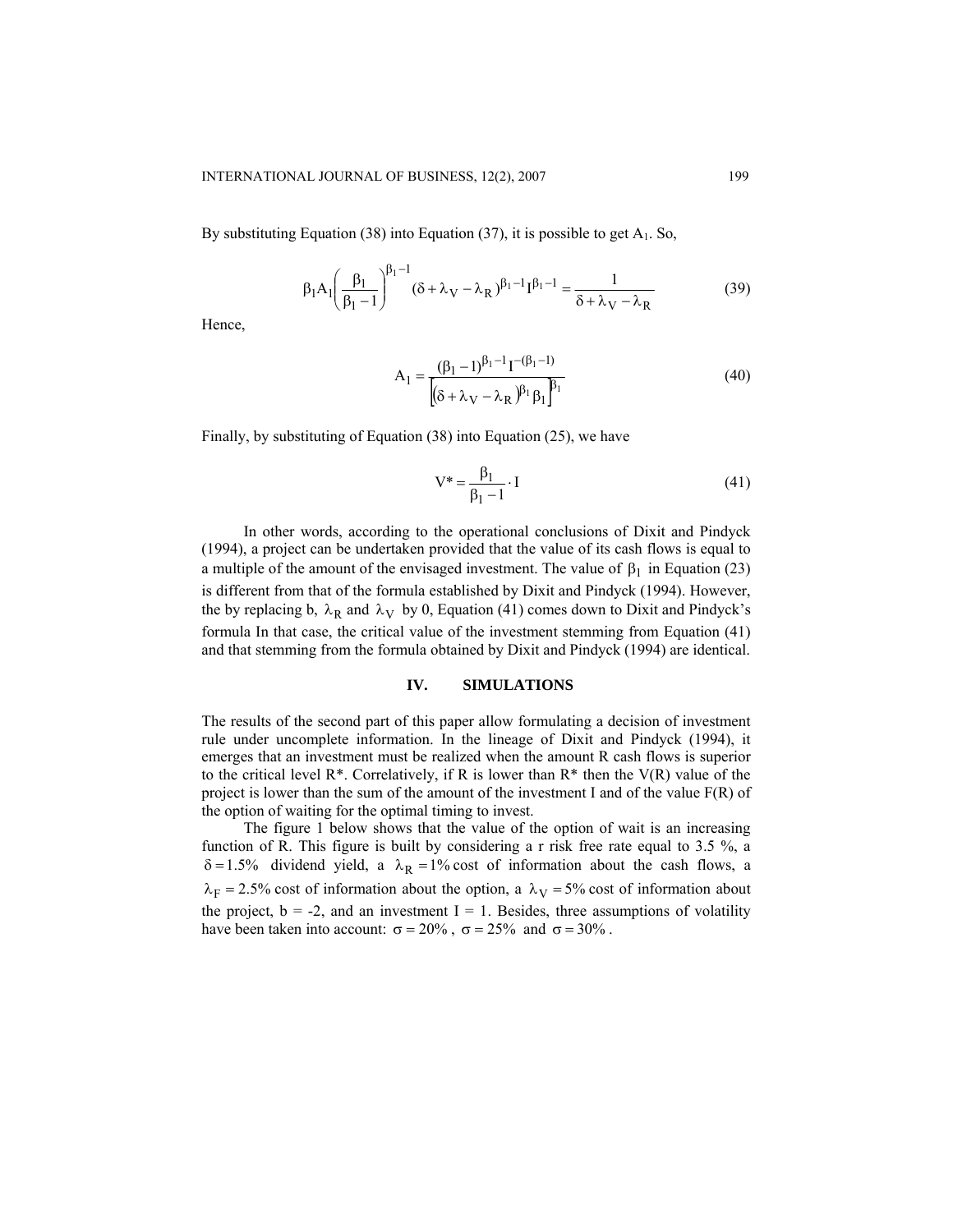

**Figure 1**  Analysis of sensibility of the value of the option of waiting in the R

Table 1 below recapitulates the various values of *F(R)* which have been represented graphically:

**Table 1**  Value of F(R) according to R and the volatility

| $\sigma$   |  |     |  |  |             |  |    |     |                                                       |     |      |  |  |
|------------|--|-----|--|--|-------------|--|----|-----|-------------------------------------------------------|-----|------|--|--|
|            |  |     |  |  |             |  |    |     | $0.5$ $1.0$ $1.5$ $2.0$ $2.5$ $3.0$ $3.5$ $4.0$ $4.5$ |     | -5.0 |  |  |
| 20%        |  |     |  |  |             |  |    |     | 11 30 55 84 118 155 195 239 285                       |     | -334 |  |  |
| 25%        |  | 10. |  |  | 25 45 67    |  |    |     | 92 119 147 178 210                                    |     | -243 |  |  |
| <b>30%</b> |  | 9   |  |  | 23 39 57 77 |  | 98 | 120 | 143                                                   | 168 | 193  |  |  |

 Figure 2 below shows that the critical R\* value of the cash flows is also an increasing function of the level of volatility.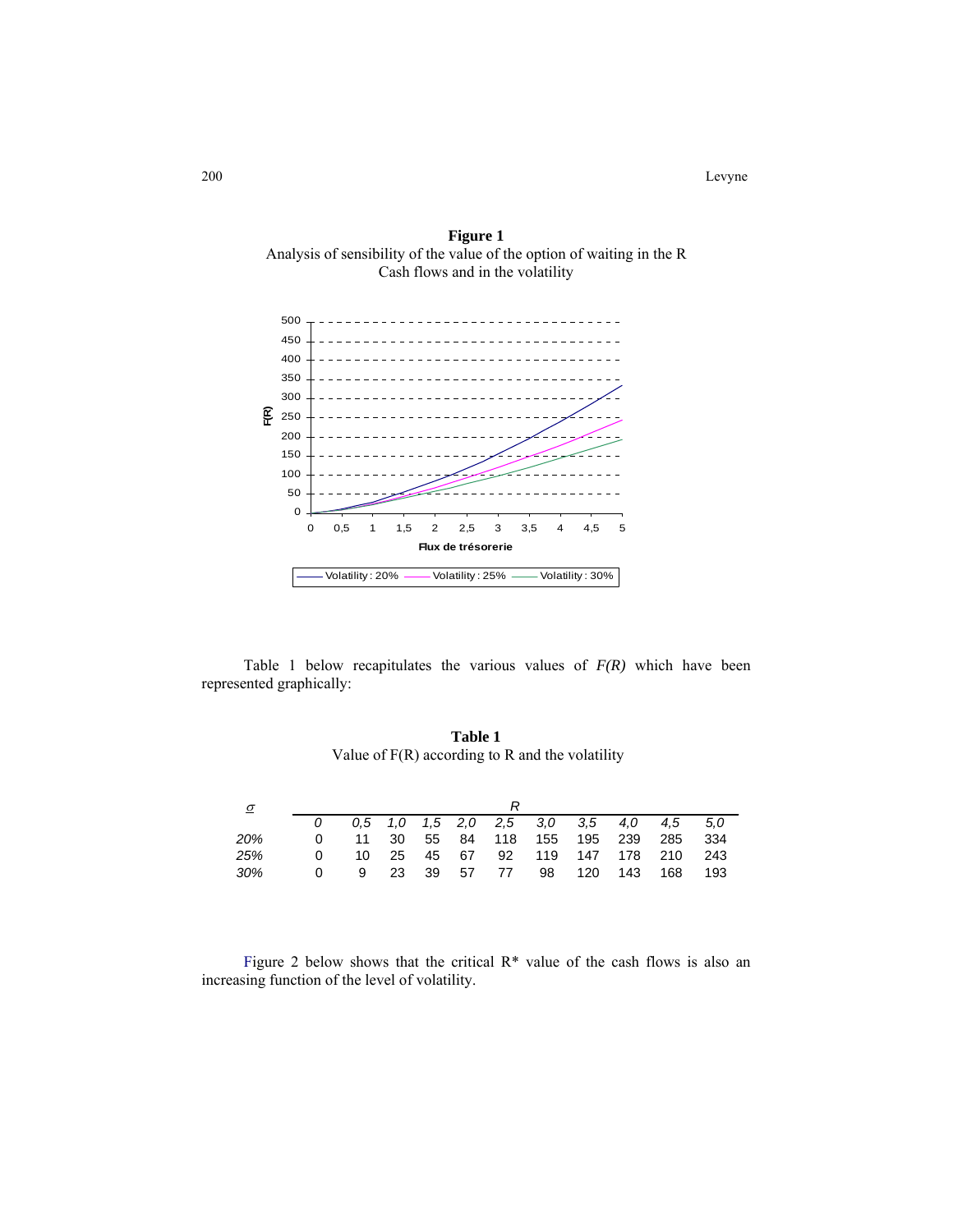

This figure is built by considering a r risk free rate equal to 3.5%, a  $\delta = 1.5\%$ dividend yield, a  $\lambda_R = 1\%$  cost of information about the cash flows, a  $\lambda_F = 2.5\%$  cost of information about the option, a  $\lambda_V = 5\%$  cost of information about the project, b = -2, and an investment I = 1. Table 2 below recapitulates the various values of  $R^*$ represented graphically:

|  |  | Table 2 |                                                       |                                          |     |
|--|--|---------|-------------------------------------------------------|------------------------------------------|-----|
|  |  |         | Value of $R^*$ according to the volatility            |                                          |     |
|  |  |         |                                                       |                                          |     |
|  |  |         |                                                       | 10% 20% 30% 40% 50% 60% 70% 80% 90% 100% |     |
|  |  |         | $0,1$ $0,2$ $0,2$ $0,3$ $0,4$ $0,5$ $0,6$ $0,7$ $0,9$ |                                          | 1.1 |

Figure 3 below shows the impact of the evolution of the  $\sigma$  volatility and of  $\delta$ dividend yield on the critical value V\* of the project. This figure is based on a r risk free rate equal to 3.5%, a  $\lambda_R = 1\%$  cost of information about the cash flows, a  $\lambda_F = 2.5\%$  cost of information about the option, a  $\lambda_V = 5\%$  cost of information about the project,  $b = -2$ , and an investment  $I = 1$ . Besides, three assumptions of dividend yield are taken into account:  $\delta = 1\%$ ,  $\delta = 1.5\%$ ,  $\delta = 2\%$ .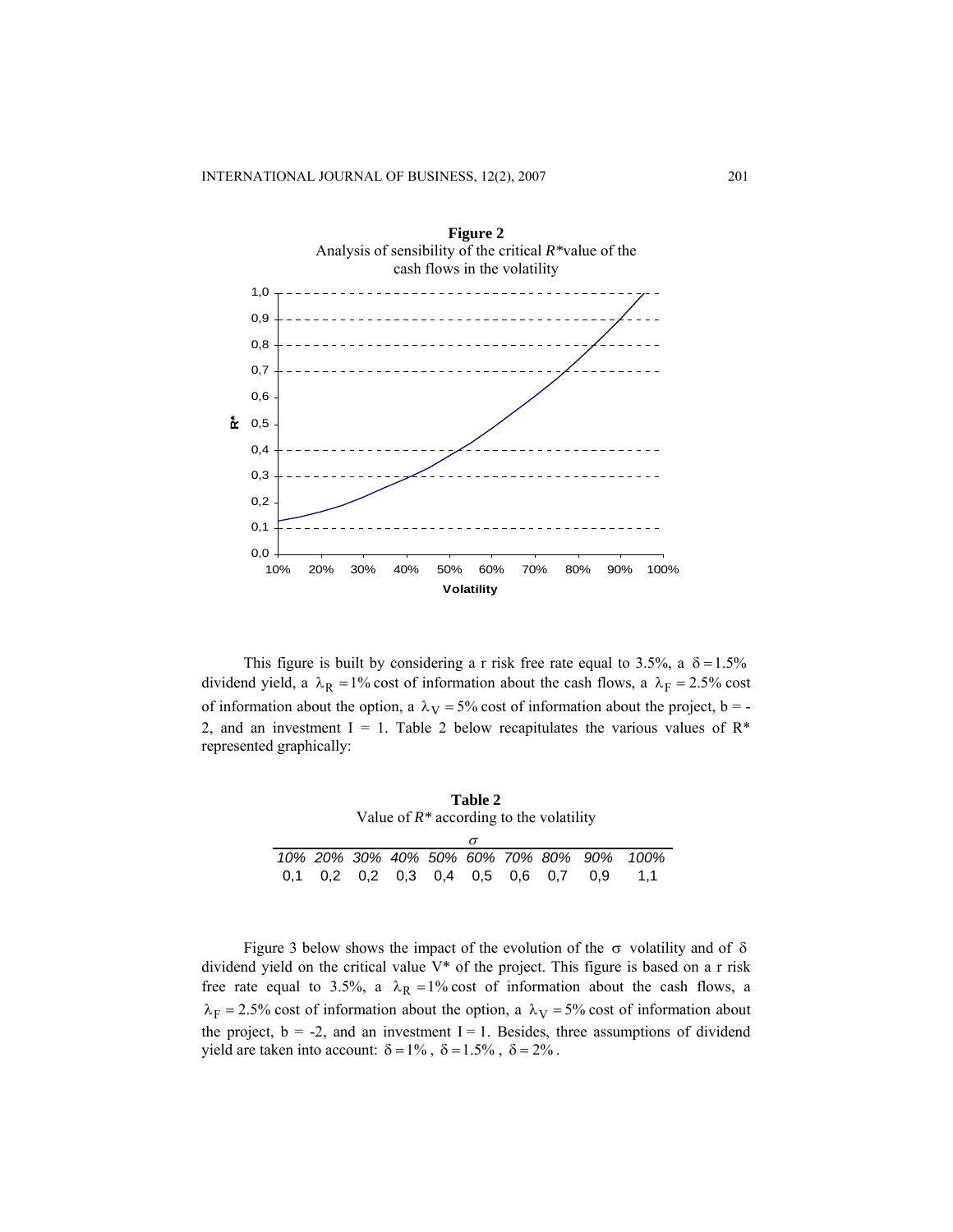

**Figure 3**  Analysis of sensibility of the critical value of the project

It emerges that the V\* critical value of the project is an increasing function of the volatility. Consequently, the progress of the volatility is translated by a reduction of investments. Besides, any increase of the dividend yield increases the V\* critical value of the project from which the company can invest.

Table 3 below recapitulates the various values of V\* represented graphically.

| $\delta$ |  |                 |                                                |         | $\sigma$ |         |         |     |     |      |
|----------|--|-----------------|------------------------------------------------|---------|----------|---------|---------|-----|-----|------|
|          |  |                 | 5% 10% 15% 20% 25% 30% 35% 40% 45% 50% 55% 60% |         |          |         |         |     |     |      |
| 1.0%     |  |                 | 2.5 2.7 3.1 3.5 4.1 4.7                        |         | 5.4      |         | 6.2 7.1 | 8.1 | 9.2 | 10.4 |
| 1.5%     |  |                 | 2,1 2,3 2,6 3,0 3,5 4,0                        |         |          | 4,6 5,3 | 6.0     | 6.9 | 7.8 | 8.8  |
| 2.0%     |  | 1.8 2.0 2.3 2.6 | 3.0                                            | 3,5 4,0 |          | 4,6     | 5.3     | 6.0 | 6.8 | 7.6  |

**Table 3**  Value of V\* according to the σvolatility and the δdividend yield

Figure 4 below shows that the  $F(R)$  value of the option of waiting and the  $V(R)$ value of the project are increasing functions of R and decreasing functions of the dividend yield which takes the following values:  $\delta = 1\%$ ,  $\delta = 1.5\%$  and  $\delta = 2\%$  The figure 4 is based on a r risk free rate equal to 3.5 %, a  $\lambda_R = 1\%$  cost of information about the cash flows, a  $\lambda_F = 2.5\%$  cost of information about the option, a  $\lambda_V = 5\%$  cost of information about the project, b = -2, and an investment I = 20. It emerges from this graph that when the dividend yield increases, the  $R^*$  critical amount of the cash flows decreases.  $R^*$  corresponds to the abscissa of the tangential point of the representative curves of the  $F(R)$  value of the option of waiting and the V(R)-I net present value of the project. So, when  $\delta = 1\%$ , then  $R^*=6.2$ ; when  $\delta = 1.5\%$ , then R\*=5.8 and when  $\delta = 2\%$ , then R\*=5.6.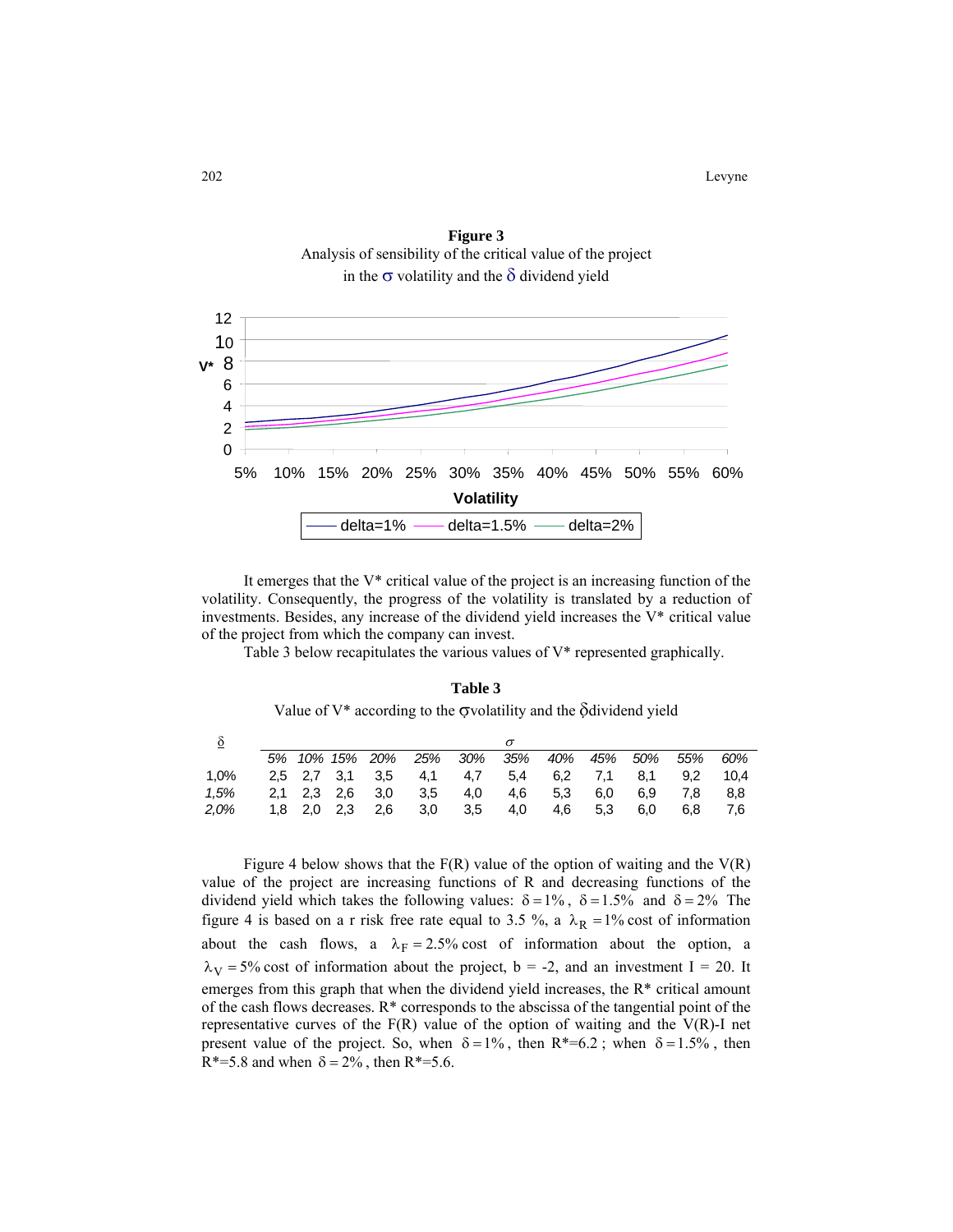

Table 4 below recapitulates the various values of F(R) represented graphically.

|              |     |     |    |    |    | R  |    |    |                                                               |                                            |    |         |
|--------------|-----|-----|----|----|----|----|----|----|---------------------------------------------------------------|--------------------------------------------|----|---------|
|              | 0.5 | 1.0 |    |    |    |    |    |    | 4,5                                                           | 50                                         |    | 55 60   |
| $\mathbf{0}$ | 5.  | 12  | 19 | 27 | 35 | 44 | 53 | 62 | 71                                                            | 80                                         | 90 | $100 -$ |
|              | 4   | 10  | 16 | 23 | 30 | 38 | 46 | 54 | 62                                                            | 71                                         | 80 | 89      |
|              | 3   | 8   | 14 | 20 | 26 | 33 | 40 | 48 | 55                                                            | 63                                         |    | 80      |
|              |     |     |    |    |    |    |    |    | and of the $\delta$ dividend yield<br>1,5 2,0 2,5 3,0 3,5 4,0 | $F(R)$ value according to the R cash flows |    |         |

**Table 4** 

Besides, Table 5 displays the values of V(R)-I which are represented by dotted lines on Figure 4.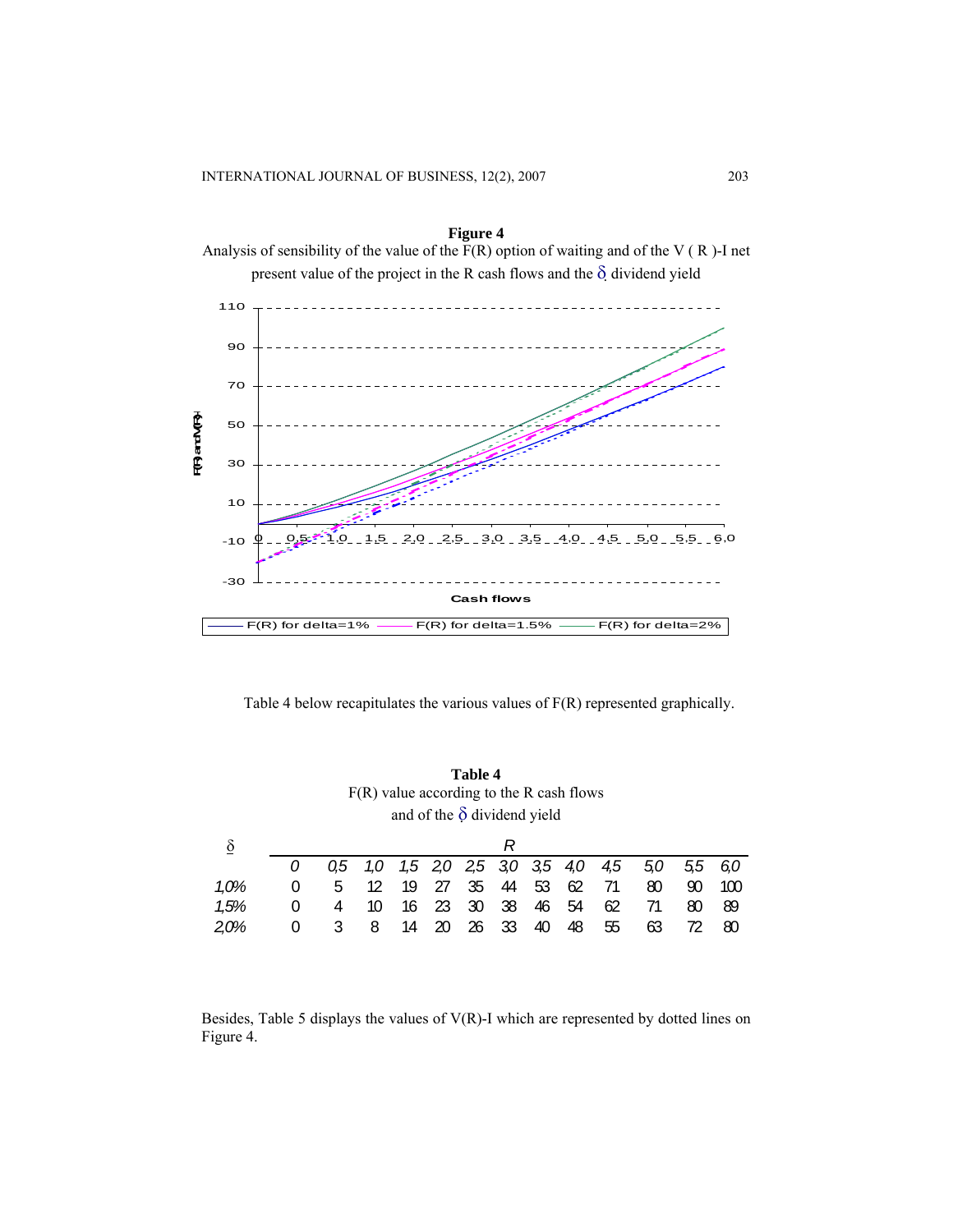|            | and the $\delta$ dividend yield |                |   |  |                   |  |  |                |          |                                       |                 |     |
|------------|---------------------------------|----------------|---|--|-------------------|--|--|----------------|----------|---------------------------------------|-----------------|-----|
| δ          |                                 |                |   |  |                   |  |  |                |          |                                       |                 |     |
|            |                                 |                |   |  |                   |  |  |                |          | 05 1,0 1,5 20 25 30 35 40 45 50 55 60 |                 |     |
| 1.0%       | $-20 - 10$                      | $\overline{0}$ |   |  | 10 20 30 40 50 60 |  |  |                | $\infty$ | 80                                    | <u>ရက</u>       | 1M) |
| 1.5%       | -20 -11 -2 7                    |                |   |  |                   |  |  | 16 25 35 44 53 | 62       | 71                                    | 80              | -89 |
| <b>20%</b> | $-20$ $-12$ $-3$                |                | 5 |  | 13 22 30 38       |  |  | 47             | 55       | ങ                                     | 72 <sup>7</sup> | -80 |

**Table 5**  V ( R )-I value according to the R cash flows

Figure 5 below illustrates the impact of an increase in the r risk free rate on the F(R) value of the option to invest. The figure is based on a 1.5% dividend yield, a 40% volatility, a  $\lambda_R = 1\%$  cost of information about the cash flows, a  $\lambda_F = 2.5\%$  cost of information about the option, a  $\lambda_V = 5\%$  cost of information about the project, b = -2, and an investment  $I = 1$ .



**Figure 5**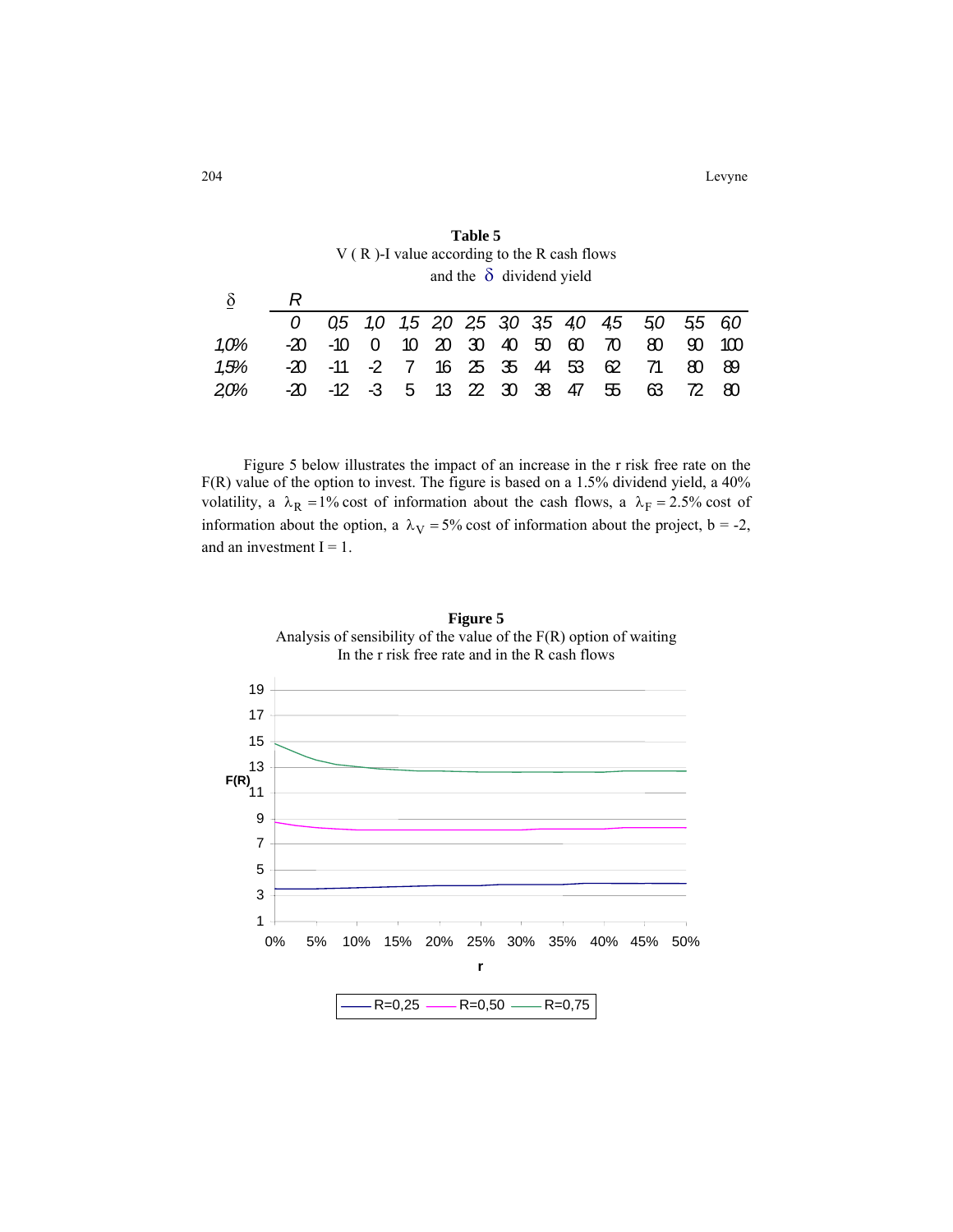Three assumptions of the future cash flows are taken into account: R=0,25,  $R=0,50$  and  $R=0,75$ . It emerges that the  $F(R)$  value increases with the r risk free rate. So, a higher interest rate increases the cost of opportunity of the immediate investment and is translated, de facto, by a decrease in investments. The table 6 below recapitulates the  $F(R)$  various values of represented graphically:

|      | $F(R)$ value according to the R cash flows and to the r risk free rate |                                 | Table 6 |  |                                              |                                    |      |
|------|------------------------------------------------------------------------|---------------------------------|---------|--|----------------------------------------------|------------------------------------|------|
| R    |                                                                        |                                 |         |  |                                              |                                    |      |
|      | 0%                                                                     |                                 |         |  |                                              | 5% 10% 15% 20% 25% 30% 35% 40% 45% | .50% |
| 0,25 | 3.5                                                                    | 3,6 3,6 3,7 3,8 3,8 3,9 3,9 3,9 |         |  |                                              | 4.0                                | 4.0  |
| 0.50 | 8.7                                                                    | 8,3 8,1 8,1 8,1 8,1 8,2 8,2 8,2 |         |  |                                              | 8.3                                | 8.3  |
| 0.75 | 14.8                                                                   |                                 |         |  | 13,5 13,0 12,8 12,7 12,6 12,6 12,6 12,7 12,7 |                                    | 12.7 |

Figure 6 below shows that the value of the option of waiting is an increasing function of the  $\lambda_F$  costs of information on the option. This graph is built by considering a r = 4% risk free rate, a 2% dividend yield, a  $\lambda_R = 1\%$  cost of information about the cash flows, a  $\lambda_V = 5\%$  cost of information about the project, b = -2, and an investment  $I = 1$ . Three level assumptions of the cash flows are taken into account: R=0,25, R=0,50 and R=0,75. It emerges from this graph that the increase in the  $\lambda_F$  cost of information about the option is translated by an increase in the value of the option of waiting. In other words, the cost of opportunity of the immediate investment increases with the  $\lambda_F$  cost of information about the option, which is translated by a decrease in investments.

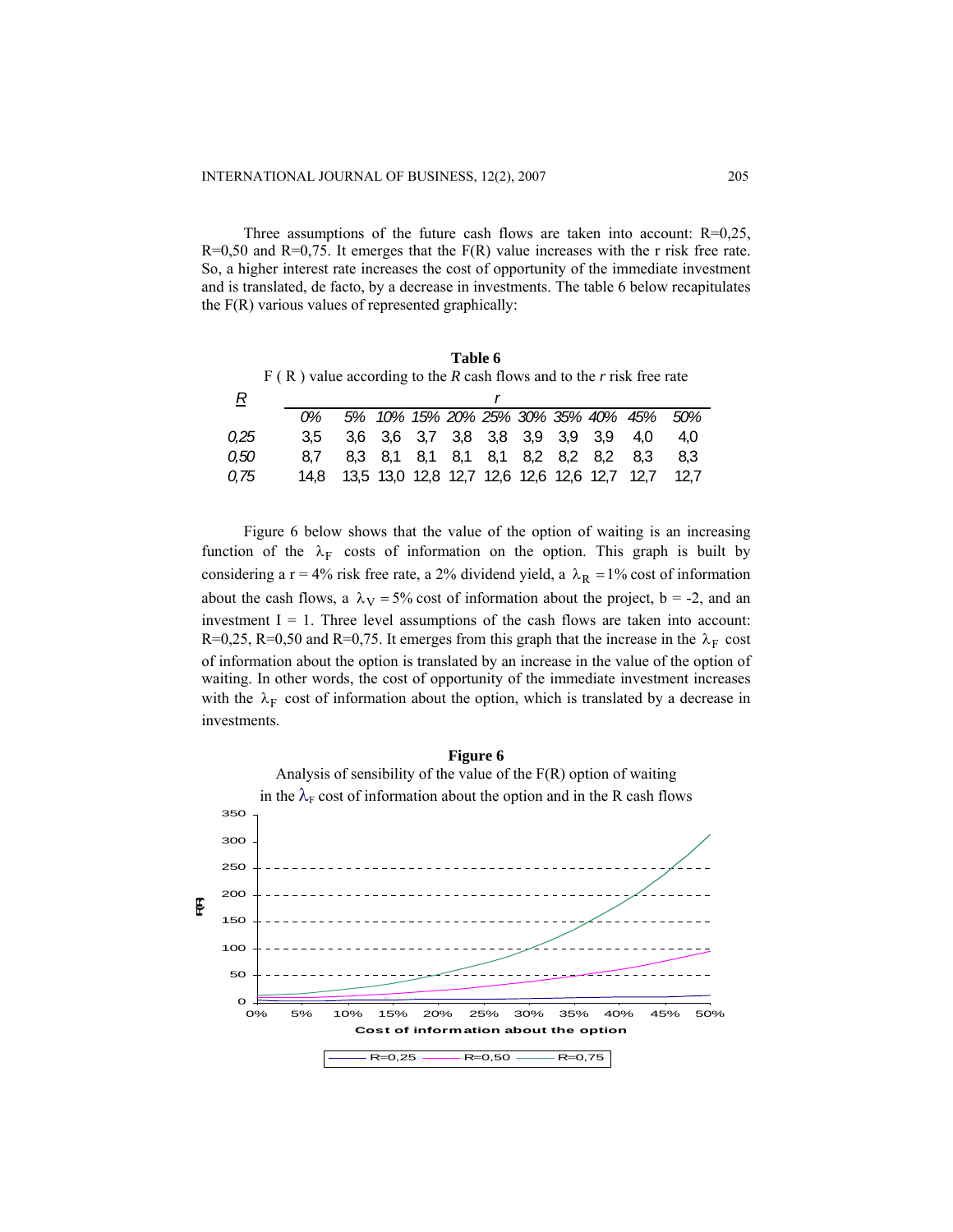It also emerges from this graph that the value of the option is an increasing function of the R cash flows.

Table 7 below recapitulates the various F(R) values represented graphically.

| Table 7                                                     |
|-------------------------------------------------------------|
| $F(R)$ value according to the R cash flows                  |
| and to the $\lambda_F$ cost of information about the option |

| $\overline{R}$ |       |  |  |  |  |                  |  |                               |       |                                        |     |  |  |  |
|----------------|-------|--|--|--|--|------------------|--|-------------------------------|-------|----------------------------------------|-----|--|--|--|
|                | $O\%$ |  |  |  |  |                  |  |                               |       | 5% 10% 15% 20% 25% 30% 35% 40% 45% 50% |     |  |  |  |
| 0.25           |       |  |  |  |  |                  |  |                               |       | 4 4 4 5 5 6 7 8 10 11                  | -13 |  |  |  |
| 0.50           | 8     |  |  |  |  | 9 13 17 22 29 38 |  | 49                            | 62 77 |                                        | ୍ରନ |  |  |  |
| 0.75           |       |  |  |  |  |                  |  | 13 17 25 36 52 73 100 136 181 |       | 240 313                                |     |  |  |  |

All in all, the consideration of the costs of information within the framework of the decision of investment does not question the spirit of the practical conclusions of Dixit and Pindyck (1994). So, a project can be undertaken if its cash flows are at least equal to a multiple of the investment to be achieved. This multiple integrates the costs of information into the sense of Merton's CAPM (1987). Besides, in the theoretical assumption where the investor is free of charge of complete information about the envisaged project, the value of the option to invest and the critical value of the cash flows stemming from this model are identical to those obtained by Dixit and Pindyck (1994).

#### **REFERENCES**

- Aliber, R., 1970, "A Theory of Foreign Direct Investment", *in* Charles P. Kindleberger, ed, *The International Corporation*, Cambridge, Mass: MIT Press.
- Adler, M. and B. Dumas, 1984, "International Portfolio and Corporation Finance: A Synthesis", *Journal of Finance*, p. 925-984, June.
- Adler, M. and B. Dumas, 1984, "Exposure to Currency Risk: Definition and Measurement", *Financial Management*, p. 41-50, summer.
- Bellalah, M., 1990, "Quatre essais sur l'évaluation des options : dividendes, volatilité des taux d'intérêt et information incomplète", Doctorat de l'Université de Paris Dauphine, juin.
- Bellalah, M. and B. Jacquillat, 1995, "Options Valuation with Information Costs: Theory and Tests", *Financial Review*, p.617-635, August.
- Bellalah, M., 1999, "The Valuation of Futures and Commodity Options with Information Costs", *Journal of Futures Markets*, September.
- Bellalah, M., 2001, "A Reexamination of Corporate Risks under Incomplete Information", *International Journal of Finance and Economics,* p.59-67, 6.